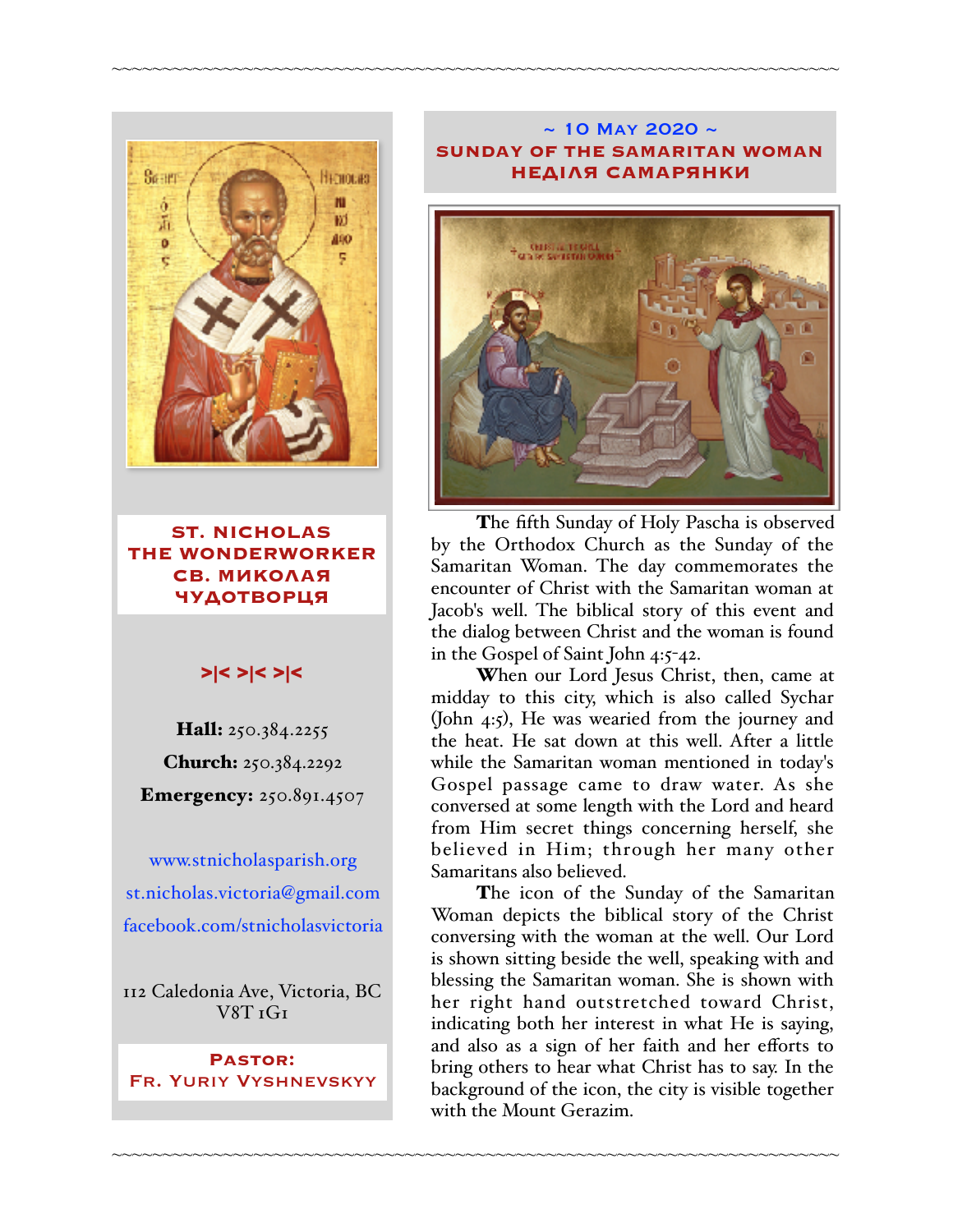| <b>SUNDAY HYMNS</b>                |                                                                           |  |  |  |
|------------------------------------|---------------------------------------------------------------------------|--|--|--|
| <b>OPENING HYMN</b>                | Христос Воскрес! Під Небозвід/The Lord is Risen from the Dead pg. 198-199 |  |  |  |
| <b>COMMUNION HYMN</b>              | Христос Воскрес! Радість з Неба / Let All Profess pg. 200-202             |  |  |  |
| <b>CLOSING HYMN</b>                | Під Твою Милість / Unto Your Loving Protection pg. 372-373                |  |  |  |
| <b>SUNDAY &amp; DAILY SCHEDULE</b> |                                                                           |  |  |  |
| SUNDAY, May 10                     | <b>NO SERVICES</b>                                                        |  |  |  |
| MONDAY, May 11                     | <b>NO SERVICES</b>                                                        |  |  |  |
| TUESDAY, May 12                    | <b>NO SERVICES</b>                                                        |  |  |  |
| WEDNESDAY, May 13                  | <b>NO SERVICES</b>                                                        |  |  |  |
| THURSDAY, May 14                   | <b>NO SERVICES</b>                                                        |  |  |  |
| FRIDAY, May 15                     | <b>NO SERVICES</b>                                                        |  |  |  |
| SATURDAY, May 16                   | <b>NO SERVICES</b>                                                        |  |  |  |
| SUNDAY, May 17                     | <b>NO SERVICES</b>                                                        |  |  |  |

~~~~~~~~~~~~~~~~~~~~~~~~~~~~~~~~~~~~~~~~~~~~~~~~~~~~~~~~~~~~~~~~~~~~~~~~

| <b>SUNDAY EPISTLE READERS</b> |                   |                  |                |  |
|-------------------------------|-------------------|------------------|----------------|--|
| <b>DATE</b>                   | <b>READING</b>    | <b>UKRAINIAN</b> | <b>ENGLISH</b> |  |
| SUNDAY, May 10                | Act. $11:19-30$   |                  |                |  |
| SUNDAY, May 17                | Act. 16: 16-34    |                  |                |  |
| SUNDAY, May 24                | Act.2:16-18;28-36 |                  |                |  |
| SUNDAY, May 31                | Act. $2: 1-11$    |                  |                |  |

~~~~~~~~~~~~~~~~~~~~~~~~~~~~~~

*Thank you, Epistle readers, for your service in proclaiming God's Word!*

# PASTORAL MINISTRY & HOLY MYSTERIES

| given to the parish priest, and he should be contacted before any other arrangements are made |  |  |
|-----------------------------------------------------------------------------------------------|--|--|
|                                                                                               |  |  |
|                                                                                               |  |  |
|                                                                                               |  |  |
|                                                                                               |  |  |

*Eparchy of New Westminster~Bishop David Motiuk ~Apostolic Administrator~ [www.nweparchy.ca](http://www.nweparchy.ca)*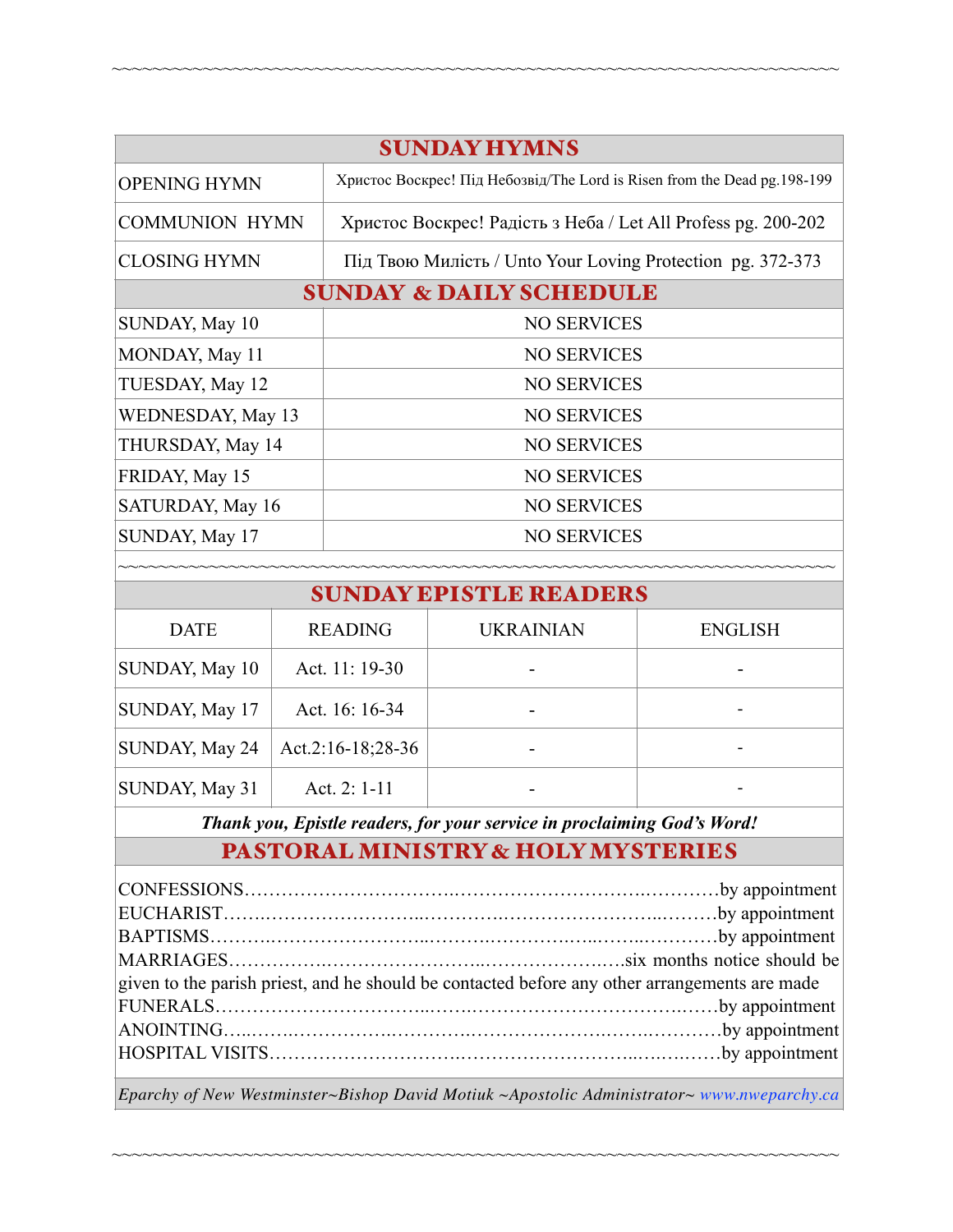# ANNOUNCEMENTS

~~~~~~~~~~~~~~~~~~~~~~~~~~~~~~~~~~~~~~~~~~~~~~~~~~~~~~~~~~~~~~~~~~~~~~~~

**HAPPY MOTHER'S DAY:** On the occasion of Mother's Day, best wishes go to all our mothers: good health, long life and the Lord's choicest blessings. May the Holy Mother of God guard and protect you. Many Happy and Blessed Years. Христос Воскрес!

**HAPPY BIRTHDAY** to NADIYA KORDUBA and all those who celebrated their birthdays this past week. May the Lord Our God continue to bless you abundantly and the Holy Mother of God protects you at all times. Христос Воскрес!

**WE MOLEBEN TO THE MOTHER OF GOD / MAÏBKA:** As the month of May is dedicated to the Blessed Virgin Mary every Sunday in May after Divine Liturgy we will celebrating Moleben to the Mother of God.

**EXAMPRAYER REQUEST:** Please keep in your prayers JULIE CHUPICK, SYLVIA KELLY, CHARLOTTE KRAKOWSKI, RICHARD NEWBERRY and other members of our parish, our family and friends who are ailing, in hospitals, nursing homes and those who are not able to join actively in their community.

 **CAMP ST. VOLODYMYR - Aug 16-23, Kelowna BC:** Start planning your summer holidays now! If you are between the ages of 7-15 this is a summer must do! Come join us to celebrate our 37th year of camp for children in our Eparchy! Registration for campers and counsellors will begin in April. Bus transportation available from New Westminster. If you are interested in volunteering please let us know. For more information contact Jennifer Caldwell @ 604.220.0584 or [jennsawka@hotmail.com](mailto:jennsawka@hotmail.com)

**BEQUESTS & WILLS:** Leaving a bequeath is a process of giving a donation through your will. It is simply a distribution from your estate to a charitable organization through your last will and testament. It can be as small or as large a donation as you wish. It is important that you talk to your lawyer about the process. In your kindness please remember St Nicholas the Wonderworker Ukrainian Catholic Church in your bequeath and will. If anyone wishes to make such a bequeath in their will, the following clause may be included or added to a will: "I give, devise, and bequeath to **St Nicholas the Wonderworker Ukrainian Catholic Parish -** *1112 Caledonia Avenue, Victoria BC, V8T 1G1*, the sum of \$ \_\_\_\_\_ (or \_\_\_\_% of my estate), to be used for the benefit of the parish and it's pastoral activities."

~~~~~~~~~~~~~~~~~~~~~~~~~~~~~~~~~~~~~~~~~~~~~~~~~~~~~~~~~~~~~~~~~~~~~~~~



*S* DONATE ONLINE to St. Nicholas parish: [www.canadahelps.org/en/dn/45460](http://www.canadahelps.org/en/dn/45460)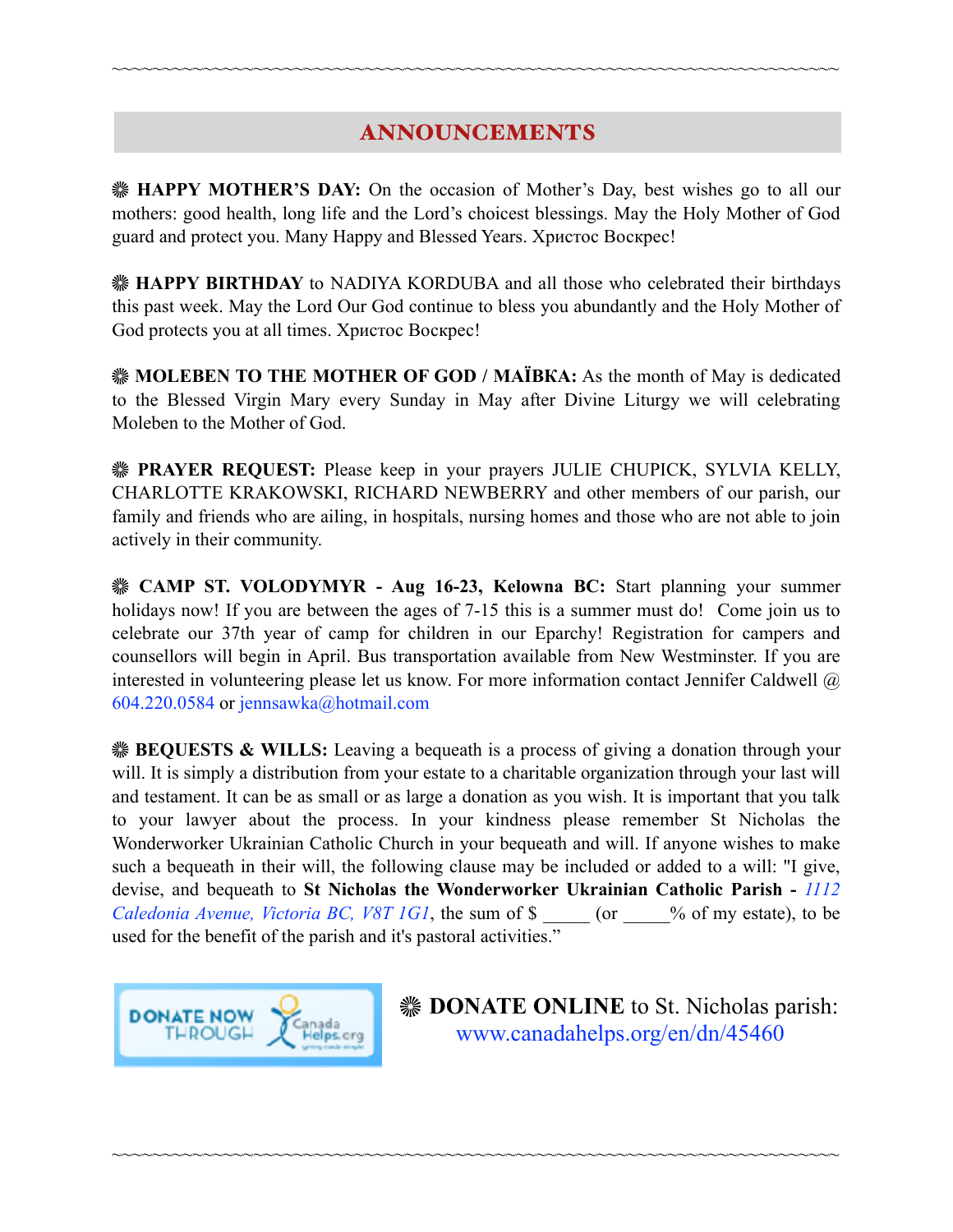#### DIVINE LITURGY PROPERS

~~~~~~~~~~~~~~~~~~~~~~~~~~~~~~~~~~~~~~~~~~~~~~~~~~~~~~~~~~~~~~~~~~~~~~~~

*The Divine Liturgy of our Father among the Saints John Chrysostom An Anthology for Worship: Liturgy - pg. 388-461; propers - pg. 535* 

*After the priest has exclaimed,* Blessed be the Kingdom… *and the people have responded,*  Amen*, the clergy sing the Paschal Troparion once and the people repeat it. Then, the clergy sing the first half, and the people conclude it.*

**Paschal Troparion:** Christ is risen from the dead,\* trampling death by death,\* and to those in the tombs\* giving life.

**Troparion, Tone 4:** When the disciples of the Lord learned from the angel\* the glorious news of the resurrection\* and cast off the ancestral condemnation,\* they proudly told the apostles:\* "Death has been plundered!\* Christ our God is risen,\* granting to the world great mercy."

**Troparion, Tone 8:** At the mid-point of the Feast, O Saviour,\* water my thirsty soul with streams of true godliness;\* for You cried out to all: Let any who thirst, come to Me and drink.\* O Source of Life, Christ our God, glory to You!

**Glory: Kontakion, Tone 8:** Drawn to the well by faith,\* the Samaritan woman beheld You, the Water of Wisdom,<sup>\*</sup> and drinking abundantly of You,<sup>\*</sup> she inherited the heavenly Kingdom for ever,\* becoming everlastingly glorious.

**Now: Kontakion, Tone 4:** At the mid-point of the Feast according to the Law,\* Maker of all things and Master,\* You said to those present, O Christ God:\* Come, and draw the water of immortality.\* And so we fall before You crying out with faith: Grant us Your mercies , for You are the source of our life.

**Prokeimenon, Tone 3:** Sing to our God, sing; sing to our King, sing. *Verse:* Clap your hands, all you nations; shout unto God with the voice of joy. *(Psalm 46:7,2)* 

**Epistle - Acts 11:19-26; 29-30 - A reading from the Acts of the Apostles:** In those days the apostles who were scattered because of the persecution that took place over Stephen travelled as far as Phoenicia, Cyprus, and Antioch, and they spoke the word to no one except Jews. But among them were some men of Cyprus and Cyrene who, on coming to Antioch, spoke to the Hellenists also, proclaiming the Lord Jesus. The hand of the Lord was with them, and a great number became believers and turned to the Lord. News of this came to the ears of the church in Jerusalem, and they sent Barnabas to Antioch. When he came and saw the grace of God, he rejoiced, and he exhorted them all to remain faithful to the Lord with steadfast devotion; for he was a good man, full of the Holy Spirit and of faith. And a great many people were brought to the Lord. Then Barnabas went to Tarsus to look for Saul, and when he had found him, he brought him to Antioch. So it was that for an entire year they associated with the church and taught a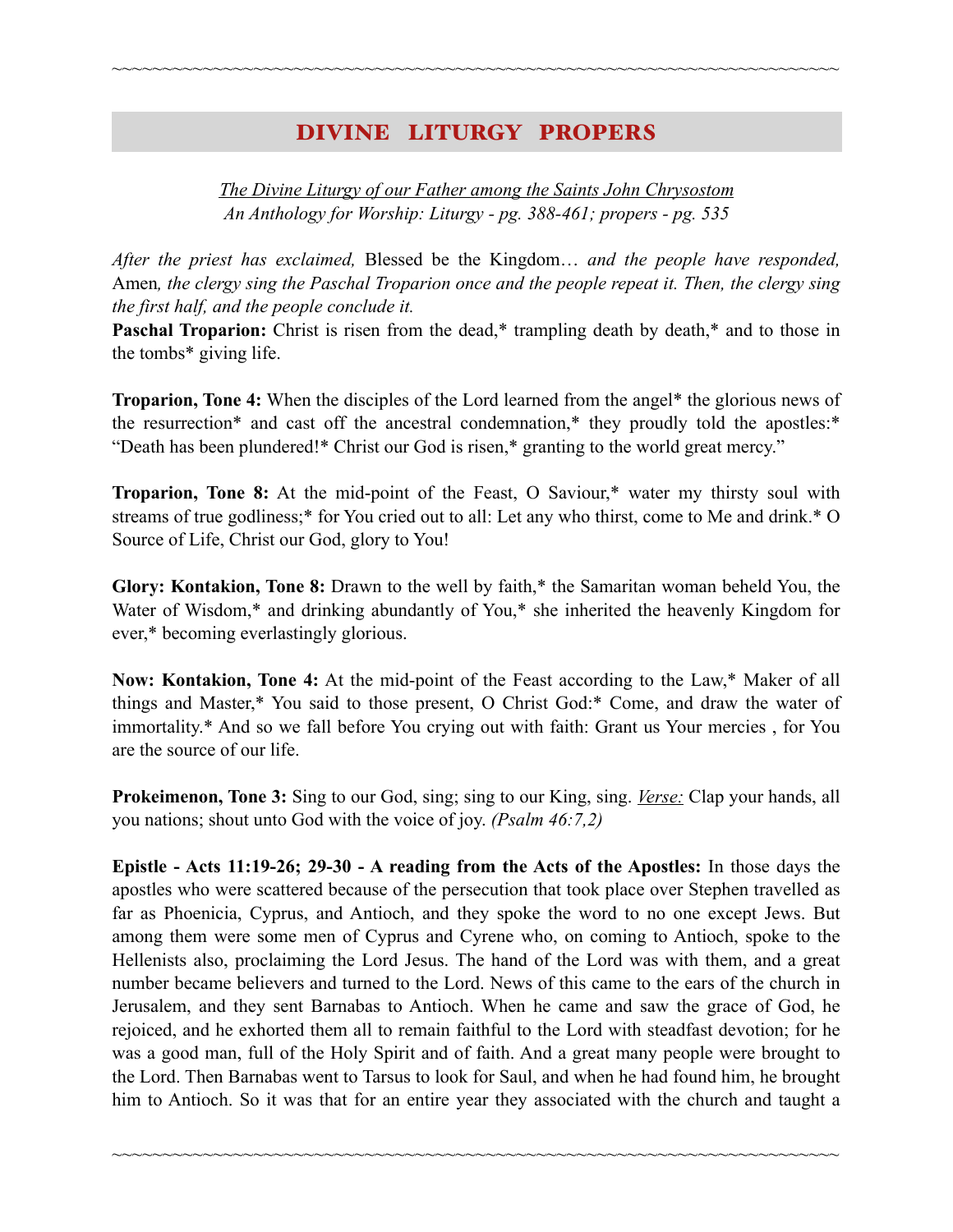great many people, and it was in Antioch that the disciples were first called 'Christians'. The disciples determined that according to their ability, each would send relief to the believers living in Judea; this they did, sending it to the elders by Barnabas and Saul.

~~~~~~~~~~~~~~~~~~~~~~~~~~~~~~~~~~~~~~~~~~~~~~~~~~~~~~~~~~~~~~~~~~~~~~~~

**Alleluia, Tone 4:** *Verse:* Poise yourself and advance in triumph and reign in the cause of truth, and meekness, and justice. *Verse:* You have loved justice and hated iniquity. *(Psalm 44:5,8)* 

**Gospel - John 4:5-42 -** At that time Jesus came to a town of Samaria called Sychar, near the plot of land that Jacob had given to his son Joseph. Jacob's well was there. Jesus, tired from his journey, sat down there at the well. It was about noon. A woman of Samaria came to draw water. Jesus said to her, "Give me a drink." His disciples had gone into the town to buy food. The Samaritan woman said to him, "How can you, a Jew, ask me, a Samaritan woman, for a drink?" (For Jews use nothing in common with Samaritans.) Jesus answered and said to her, "If you knew the gift of God and who is saying to you, 'Give me a drink,' you would have asked him and he would have given you living water." (The woman) said to him, "Sir, you do not even have a bucket and the cistern is deep; where then can you get this living water? Are you greater than our father Jacob, who gave us this cistern and drank from it himself with his children and his flocks?" Jesus answered and said to her, "Everyone who drinks this water will be thirsty again; but whoever drinks the water I shall give will never thirst; the water I shall give will become in him a spring of water welling up to eternal life." The woman said to him, "Sir, give me this water, so that I may not be thirsty or have to keep coming here to draw water." Jesus said to her, "Go call your husband and come back." The woman answered and said to him, "I do not have a husband." Jesus answered her, "You are right in saying, 'I do not have a husband.' For you have had five husbands, and the one you have now is not your husband. What you have said is true." The woman said to him, "Sir, I can see that you are a prophet. Our ancestors worshiped on this mountain; but you people say that the place to worship is in Jerusalem." Jesus said to her, "Believe me, woman, the hour is coming when you will worship the Father neither on this mountain nor in Jerusalem. You people worship what you do not understand; we worship what we understand, because salvation is from the Jews. But the hour is coming, and is now here, when true worshipers will worship the Father in Spirit and truth; and indeed the Father seeks such people to worship him. God is Spirit, and those who worship him must worship in Spirit and truth." The woman said to him, "I know that the Messiah is coming, the one called the Anointed; when he comes, he will tell us everything." Jesus said to her, "I am he, the one who is speaking with you." At that moment his disciples returned, and were amazed that he was talking with a woman, but still no one said, "What are you looking for?" or "Why are you talking with her?" The woman left her water jar and went into the town and said to the people, "Come see a man who told me everything I have done. Could he possibly be the Messiah?" They went out of the town and came to him. Meanwhile, the disciples urged him, "Rabbi, eat." But he said to them, "I have food to eat of which you do not know." So the disciples said to one another, "Could someone have brought him something to eat?" Jesus said to them, "My food is to do the will of the one who sent me and to finish his work. Do you not say, 'In four months the harvest will be here'? I tell you, look up and see the fields ripe for the harvest. The reaper is already receiving his payment and gathering crops for eternal life, so that the sower and reaper can rejoice together.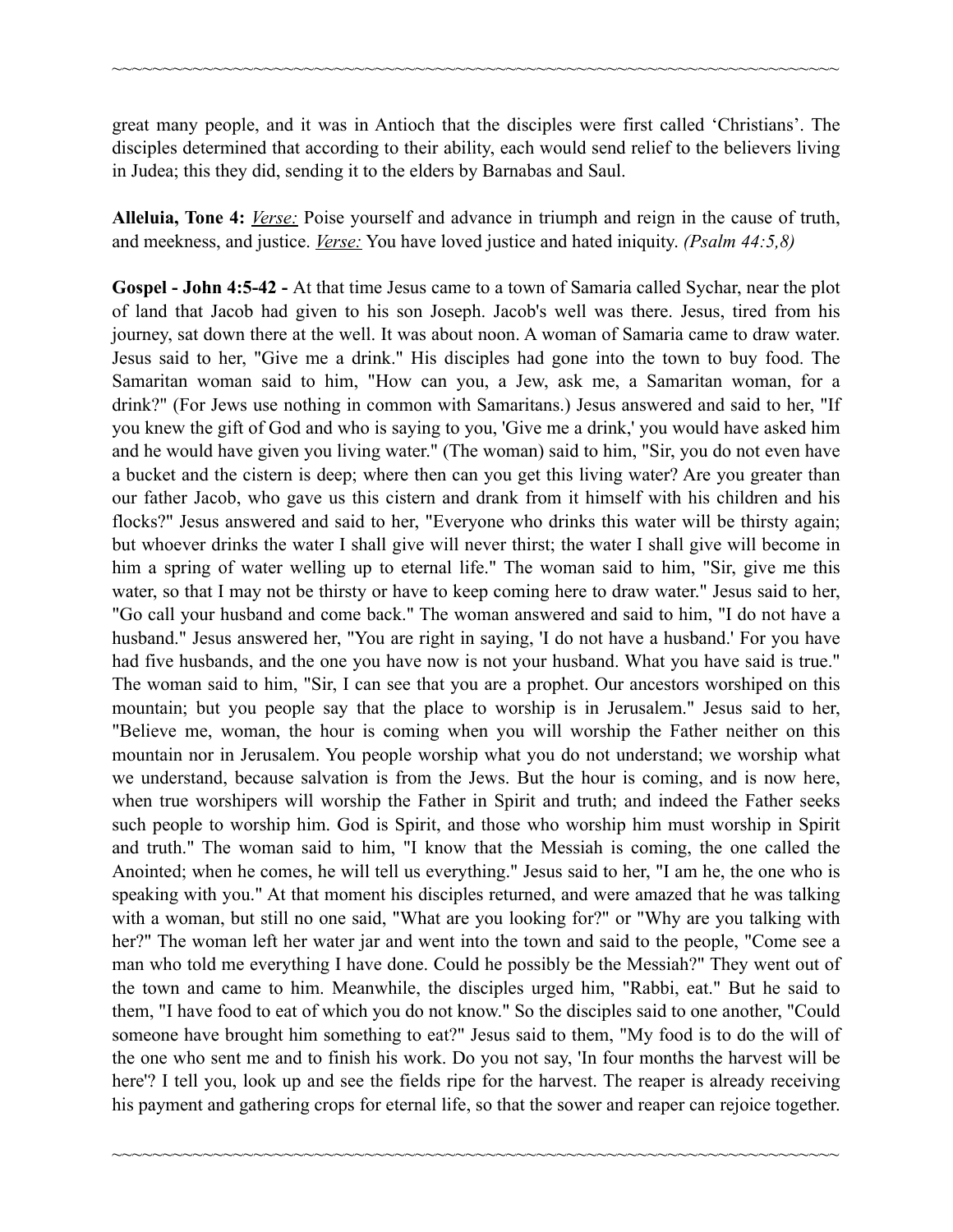For here the saying is verified that 'One sows and another reaps.' I sent you to reap what you have not worked for; others have done the work, and you are sharing the fruits of their work." Many of the Samaritans of that town began to believe in him because of the word of the woman who testified, "He told me everything I have done." When the Samaritans came to him, they invited him to stay with them; and he stayed there two days. Many more began to believe in him because of his word, and they said to the woman, "We no longer believe because of your word; for we have heard for ourselves, and we know that this is truly the saviour of the world."

~~~~~~~~~~~~~~~~~~~~~~~~~~~~~~~~~~~~~~~~~~~~~~~~~~~~~~~~~~~~~~~~~~~~~~~~

*Instead of* **"It is truly..."** *we sing:* Virginity is alien to mothers and childbearing is foreign to virgins; yet in you, O Mother of God, both of them came together. Therefore we and all the nations of the earth without ceasing magnify you.

**Communion Hymn:** Receive the Body of Christ;\* taste the fountain of immortality.\* Praise the Lord from the heavens; praise Him in the highest. *(Psalm 148:1)*

*Instead of* **"Blessed is He"** *we sing:* Christ is risen from the dead, trampling death by death, and to those in the tombs giving life *(1x)*.

*Instead of* **"We have seen the true light"** *<u>we sing:</u>* Christ is risen from the dead, trampling death by death, and to those in the tombs giving life *(1x)*.

*Instead of* **"Let our mouths be filled"** *we sing:* Christ is risen from the dead, trampling death by death, and to those in the tombs giving life *(3x)*.

*Instead of* **"Blessed be the name of the Lord"** *we sing:* Christ is risen from the dead, trampling death by death, and to those in the tombs giving life *(3x)*.

*At the end of the Liturgy we sing:* Christ is risen from the dead, trampling death by death, and to those in the tombs giving life *(3x).*

And to us he has granted life eternal;<sup>\*</sup> we bow down before his resurrection on the third day.

**Prayer After Holy Communion:** Having been made worthy to partake in a mystical way of Your immaculate Body and precious Blood, O Christ our God, I acclaim and bless, worship and glorify You, and proclaim the greatness of Your saving acts, now and for ever and ever. Amen. *(more Prayers After Holy Communion on pg. 324-326 in the Anthology book).* 

### **>|< >|< >|<**

**Тропар, глас 4:** Світлу про воскресіння розповідь від ангела почувши\* і від прадідного засуду звільнившись,\* Господні учениці, радіючи, казали апостолам:\* Здолано смерть, воскрес Христос Бог,\* що дає світові велику милість.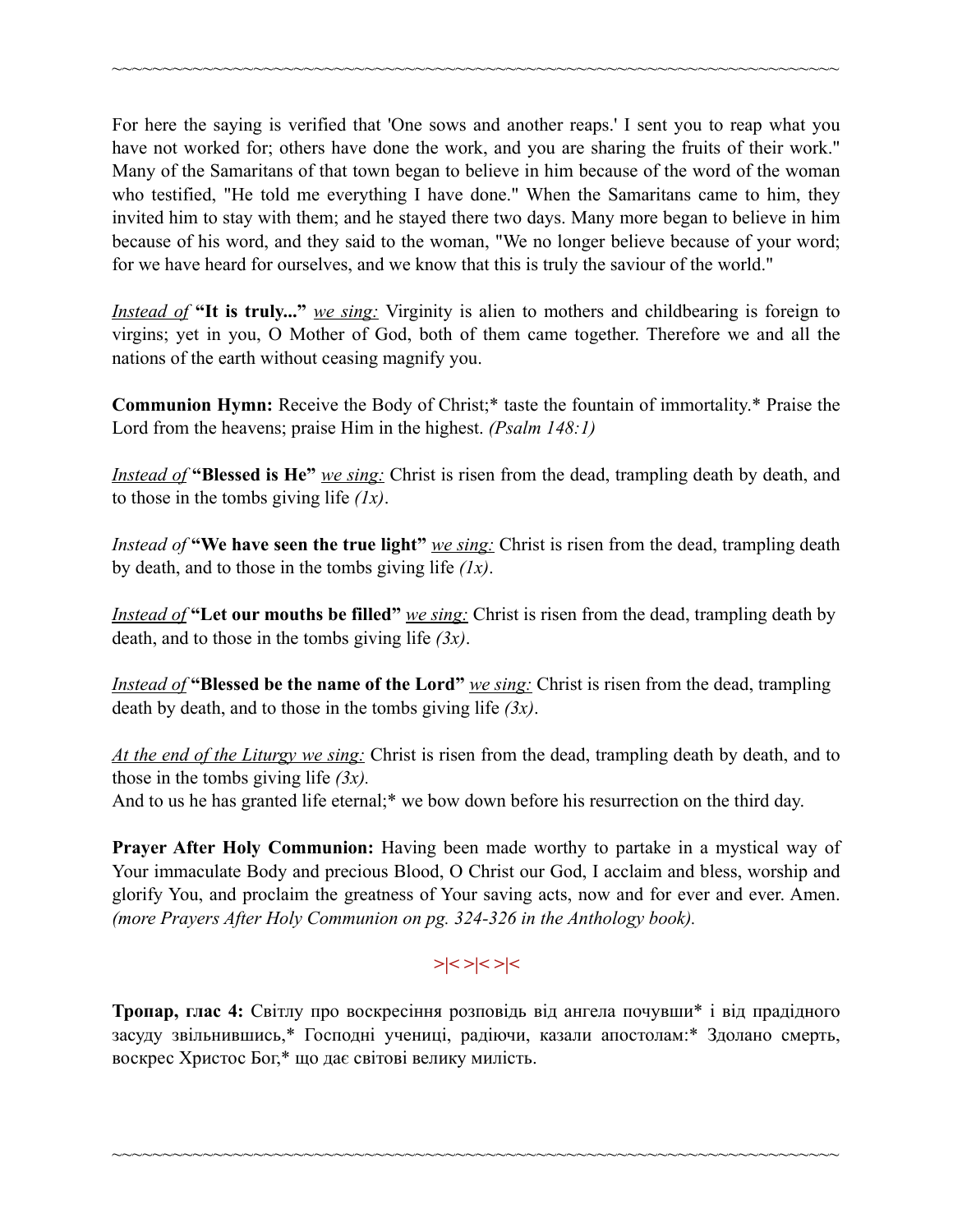**Тропар, глас 8:** В переполовення празника спраглу душу мою благочестя напій водами, до всіх бо, Спасе, закликав ти: Спраглий нехай гряде до мене і нехай п'є. Джерело життя нашого, Христе Боже, слава тобі.

~~~~~~~~~~~~~~~~~~~~~~~~~~~~~~~~~~~~~~~~~~~~~~~~~~~~~~~~~~~~~~~~~~~~~~~~

**Слава: Кондак, глас 8:** 3 вірою прийшовши на кладязь, самарянка виділа тебе – премудрости воду, якої напившись обильно, царство вишнє унаслідувала повік приснославна.

**І нині: Кондак, глас 4:** В переполовення законного празника, всіх Творче і Владико, до предстоящих глаголав ти, Христе Боже: Прийдіть і зачерпніть воду безсмертя. Тому до тебе припадаємо і вірно кличемо: Щедроти твої даруй нам, бо ти є джерело життя нашого.

**Прокімен, глас 3:** Співайте Богові нашому, співайте; співайте цареві нашому, співайте. *Стих:* Всі народи, заплещіте руками, воскликніть Богові голосом радости.

**Апостол - Дія. 11:19-26; 29-30 - З книги Діянь Святих Апостолів читання:** Тими днями апостоли, що були розсипалися через гоніння з приводу Стефана, досягли аж до Фінікії, Кіпру та й Антіохії, нікому не проповідуючи слова, крім юдеїв. Були ж між ними деякі мужі з Кіпру та з Кирени, які прийшли в Антіохію та промовляли й до греків, благовіствуючи їм Господа Ісуса. Рука Господня була з ними, і велике число було тих, що увірували й навернулись до Господа. Чутка про це дійшла до вух Церкви, що в Єрусалимі, і вони вислали Варнаву в Антіохію. Коли він прийшов і побачив ласку Божу, зрадів і підбадьорив усіх триматися Господа рішучим серцем, бо він був чоловік добрий, повний Святого Духа та віри. І пристало багато людей до Господа. Тоді (Варнава) вирушив у Тарс розшукати Савла і, знайшовши, привів його в Антіохію. Вони збирались цілий рік у церкві й силу людей навчали. В Антіохії вперше учнів називано християнами. Тож учні, кожний з них по спромозі, ухвалили послати братам, що жили в і Юдеї, допомогу; що й зробили, пославши її старшим через руки Варнави і Савла.

**Алилуя, глас 4:** *Стих:* Натягни лук і успівай, і царюй, істини ради і лагідности, і справедливости. *Стих:* Возлюбив ти правду і возненавидів ти беззаконня.

**Євангеліє - Іван 4:5-42 -** У той час прибув Ісус до одного міста в Самарії, яке називається Сихар, неподалеку поля, наданого Яковом синові своєму Йосифові. Там і криниця Яковова була. Натомився з дороги Ісус, тож і присів біля криниці; було ж під шосту годину. Надходить же жінка з Самарії води взяти. Ісус до неї каже: «Дай мені напитися.» Учні ж його пішли були до міста харчів купити. Отож каже до нього жінка самарянка: «Юдей єси, а просиш напитися в мене, жінки самарянки?» Не мають бо зносин юдеї з самарянами. Ісус у відповідь сказав до неї: «Була б ти відала про дар Божий, і хто той, що каже тобі: Дай мені напитися, то попросила б сама в нього, а він дав би тобі води живої.» Мовить до нього жінка: «Ти й зачерпнути не маєш чим, пане, а й криниця глибока, – то звідкіля б у тебе вода жива? Чи більший ти за батька нашого Якова, що дав нам криницю оцю, і сам пив з неї, а й сини його ще й товар його?» А Ісус їй у відповідь: «Кожен, хто оту воду п'є,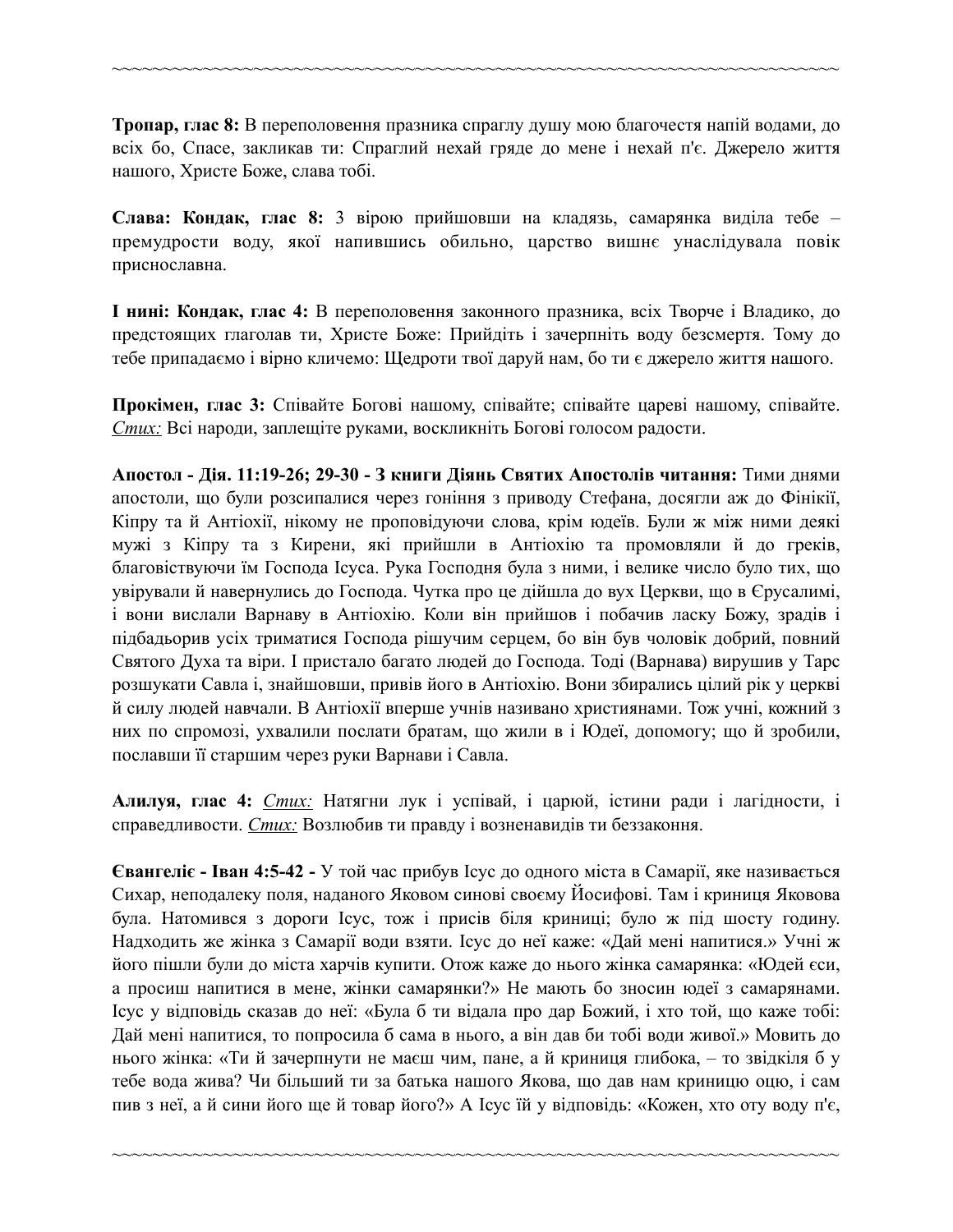знову захоче пити. Той же, хто нап'ється води, якої дам йому я, – не матиме спраги повіки. Вода бо, що дам йому я, стане в ньому джерелом такої води, яка струмує в життя вічне.» Говорить до нього жінка: «То дай мені, пане, тієї води, щоб не мала я більше вже спраги та й не ходила сюди черпати.» «Піди ж, – мовить до неї, – позви чоловіка свого та й повертайся сюди.» Озвалася жінка та й каже йому: «Нема в мене чоловіка.» «Добре єси мовила – відрік їй, – Не маю чоловіка! П'ятьох бо мала єси чоловіків, та й той, що тепер у тебе, – не чоловік він тобі. Правду мовила єси. А жінка й каже до нього: «Бачу, пане, – пророк ти. Батьки наші на оцій горі поклонялися, ви ж говорите – в Єрусалимі, мовляв, місце, де поклонятися треба.» Ісус до неї: «Повір мені, жінко, – час надходить, коли ані на оцій горі, ані в Єрусалимі будете ви поклонятись Отцеві. Поклоняєтесь ви, не знавши кому. А ми поклоняємося, знавши кому. Від юдеїв бо й спасіння. Та надійде час, – ба, вже й тепер він, – що справжні поклонники Отцеві кланятимуться у дусі й правді. А таких поклонників і шукає собі Отець. Бог – Дух. Ті, що йому поклоняються, повинні у дусі й правді поклонятися.» Жінка й каже до нього: «Відаю, що має прийти Месія, чи то Христос. А прийде, то все і звістить нам.» А Ісус їй: «То я, що говорю з тобою.» Тоді надійшли його учні і дивувалися, що розмовляє він з жінкою. Не спитав, однак, ані один: «Чого хочеш від неї, або: Чому розмовляєш із нею.» Жінка ж покинула свій глечик, побігла в місто та й каже людям: «Ідіть но і подивіться на чоловіка, що сказав мені все, що я робила. Чи, бува, не Христос він?» І вийшли з міста й подалися до нього. А учні тим часом заходилися просити його, кажучи: «Їж лишень, Учителю.» Він же їм: «Їстиму я їжу, незнану вам.» Учні тоді заговорили один до одного: «Може хтось йому приніс їсти?» «Їжа моя, – каже до них Ісус, – волю чинити того, хто послав мене, і діло його вивершити. Чи ви ж не кажете: «Ще чотири місяці, і жнива настануть. А я вам кажу: Підведіть очі ваші та й погляньте на ниви, – вони вже для жнив доспіли. Вже і жнець бере свою нагороду, плоди збирає для життя вічного, – щоб сіяч із женцем укупі раділи. Правильна й приказка до цього: Один сіє, а жне хтось інакший. Послав же і я вас те жати, коло чого ви не трудилися. Інші трудилися, ви ж у їхню працю вступили.» Численні ж самаряни з того міста увірували в нього з-за слів жінки, яка посвідчила: «Сказав мені все, що я робила». Тож коли прийшли до нього самаряни, то просили, щоб лишився в них. Він і лишився на два дні там. Та й багато більше увірували з-за його слова. Жінці ж вони сказали: «Віруємо не з-за самого твого оповідання – самі бо чули й знаємо, що направду він – світу Спаситель.»

~~~~~~~~~~~~~~~~~~~~~~~~~~~~~~~~~~~~~~~~~~~~~~~~~~~~~~~~~~~~~~~~~~~~~~~~

*Замість* **"Достойно..."** *ми співаємо:* Чуже матерям дівство і чудне дівам дітородження. На тобі, Богородице, обоє довершилося. Тому тебе ми, всі племена землі, безустанно величаємо.

**Причасний:** Тіло Христове прийміть,\* джерела безсмертного споживіть. Хваліте Господа з небес,\* хваліте Його на висотах. Алилуя, aлилуя, aлилуя!

*Замість* **"Благословен, хто йде в ім'я Господнє"** *співаємо:* Христос воскрес із мертвих, смертю смерть подолав, і тим, що в гробах, життя дарував *(1x)*.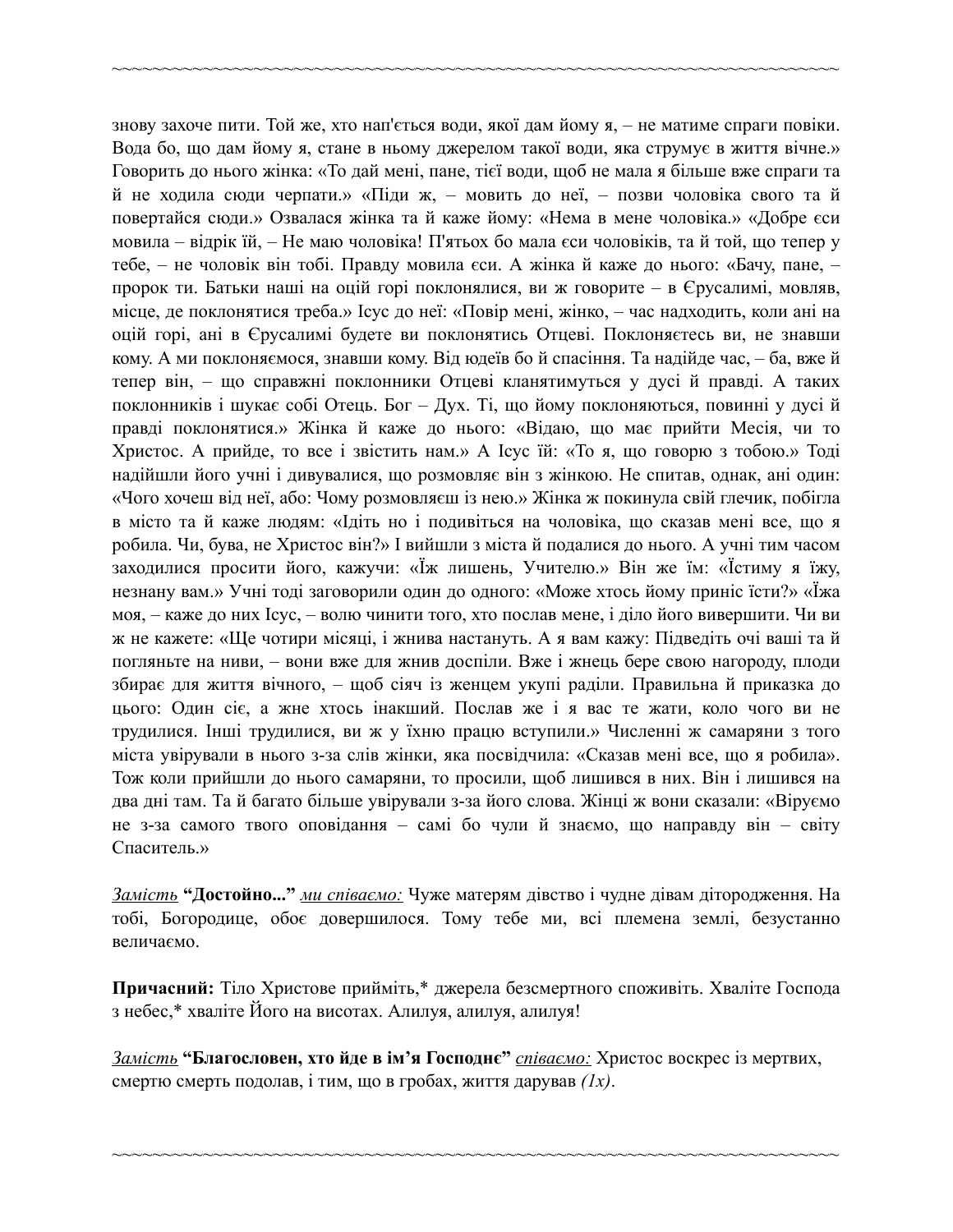*Замість* **"Ми бачили світло істинне"** *співаємо:* Христос воскрес із мертвих, смертю смерть подолав, і тим, що в гробах, життя дарував *(1x)*.

~~~~~~~~~~~~~~~~~~~~~~~~~~~~~~~~~~~~~~~~~~~~~~~~~~~~~~~~~~~~~~~~~~~~~~~~

*Замість* **"Нехай сповняться"** *співаємо:* Христос воскрес із мертвих, смертю смерть подолав, і тим, що в гробах, життя дарував *(3x)*.

*Замість* **"Будь ім'я Господнє"** *співаємо:* Христос воскрес із мертвих, смертю смерть подолав, і тим, що в гробах, життя дарував *(3x)*.

*Наприкінці Літургії співаємо:* Христос воскрес із мертвих, смертю смерть подолав, і тим, що в гробах, життя дарував *(3x).* І нам дарував життя вічне, поклоняємось його триденному Воскресенню.

**Молитва По Святім Причастю:** Таїнственно удостоївшись бути причасником Твого пречистого тіла і чесної крови, Христе Боже, оспівую і благословлю, поклоняюся, і славлю, і величаю спасіння Твої, Господи, нині і повсякчас, і на віки вічні. Амінь. *(більше Молитов По Святім Причастю на ст. 80-87 в маленькій книжечці "Божественна Літургія")*.

### PRAYER DURING THE CORONAVIRUS OUTBREAK

Jesus Christ, you travelled through towns and villages "curing every disease and illness." At your command, the sick were made well. Come to our aid now, in the midst of the global spread of the coronavirus, that we may experience your healing love.

Heal those who are sick with the virus. May they regain their strength and health through quality medical care.

Heal us from our fear, which prevents nations from working together and neighbours from helping one another.

Heal us from our pride, which can make us claim invulnerability to a disease that knows no borders.

Stay by our side in this time of uncertainty and sorrow. Be with those who have died from the virus. May they be at rest with you in your eternal peace. Be with the families of those who are sick or have died. As they worry and grieve, defend them from illness and despair. May they know your peace. Be with the doctors, nurses, researchers and all medical professionals who seek to heal and help those affected and who put themselves at risk in the process. May they know your protection and peace. Be with our priests and spiritual care givers. May they know that they are loved and cared for.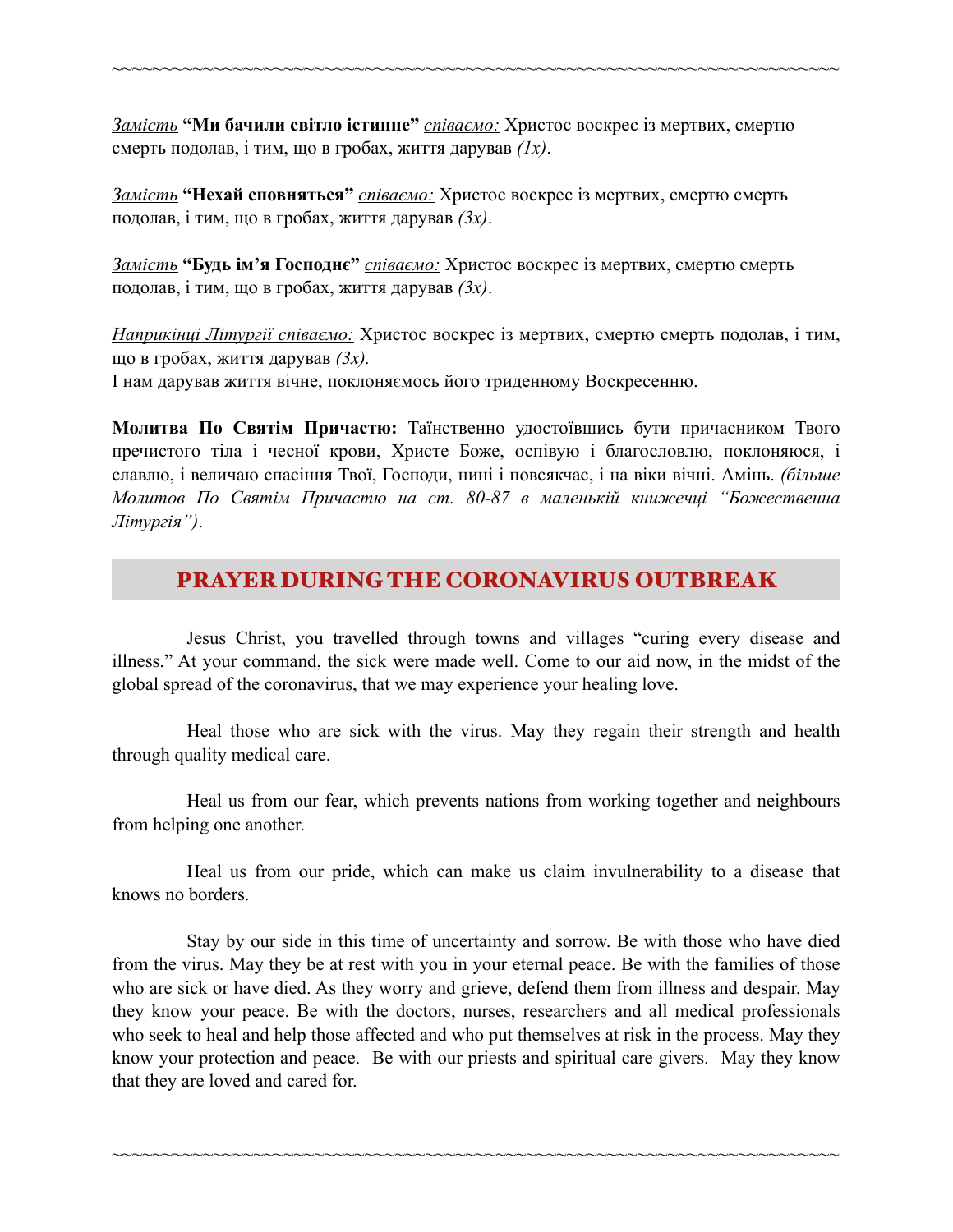Be with the leaders of all nations. Give them the foresight to act with charity and true concern for the well-being of the people they are meant to serve. Give them the wisdom to invest in long-term solutions that will help prepare for or prevent future outbreaks. May they know your peace, as they work together to achieve it on earth.

~~~~~~~~~~~~~~~~~~~~~~~~~~~~~~~~~~~~~~~~~~~~~~~~~~~~~~~~~~~~~~~~~~~~~~~~

Whether we are home or abroad, surrounded by many people suffering from this illness or only a few, Jesus Christ, stay with us as we endure and mourn, persist and prepare. In place of our anxiety, give us your peace.

For You are a God of mercy, kindness, and love, and we glorify You, Father, Son, and Holy Spirit, now and for ever and ever. Amen.

 **>|< >|< >|< >|< >|< >|< >|< >|< >|< >|< >|< >|< >|< >|< >|< >|< >|< >|< >|< >|< >|< >|< >|< >|<** 

#### **МОЛИТВА ПІД ЧАС СПАЛАХУ КОРОНАВІРУСУ**

Ісусе Христе, ти подорожував по містах і селах, оздоровлюючи від хвороб і немочей. За Твоїм повелінням хворі видужували. У час пандемії коронавірусу повели цій хворобі відступити, щоб ми відчули Твою оздоровлюючу любов.

Вилікуй тих, хто хворий вірусом. Нехай вони відновлять свої сили та здоров'я завдяки якісній медичній допомозі.

Вилікуй нас від нашого страху, який заважає націям спільно працювати та сусідам допомагати один одному.

Вилікуй нас від нашої гордості, яка може змусити нас претендувати на невразливість до захворювання, що не знає меж.

Залишайся поруч у цей час невизначеності та смутку. Будь з тими, хто помер від вірусу. Нехай вони спочивають з Тобою у вічному спокої. Будь з родинами тих, хто хворий або помер, коли вони турбуються і сумують, захищай їх від хвороб і відчаю. Нехай вони знають Твій спокій.

Будь з лікарями, медсестрами, дослідниками та всіми медичними працівниками, котрі прагнуть вилікувати та допомогти постраждалим та, котрі піддають себе ризику в своїй праці. Нехай вони знають Твій захист і спокій.

Будь з нашими священиками та духовними опікунами. Нехай вони знають, що їх люблять і піклуються про них.

Будь з лідерами всіх націй. Дай їм передбачення діяти милосердно та зі справжньою турботою про добробут людей, котрим вони призначені служити. Надай їм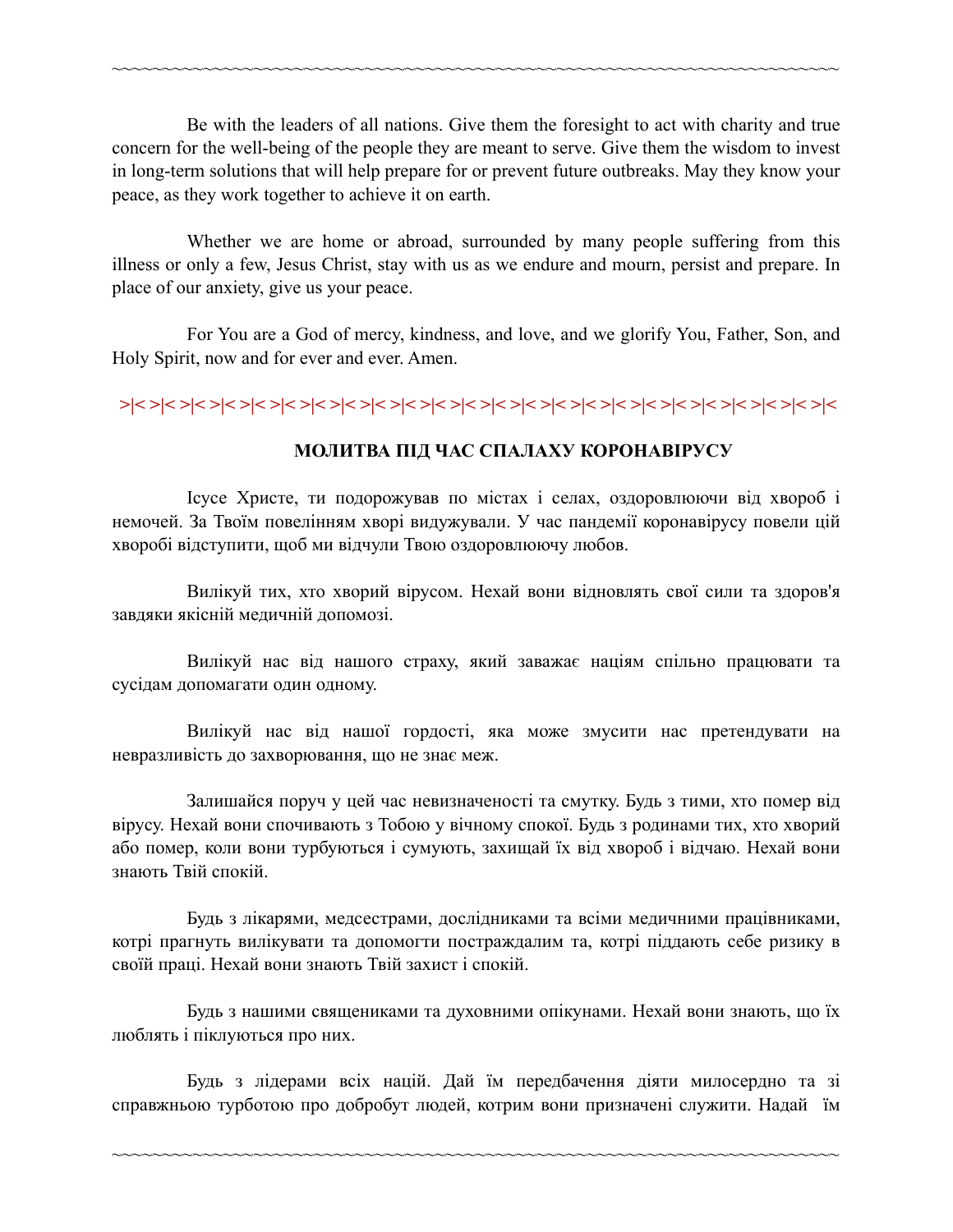мудрості інвестувати у довгострокові рішення, які допоможуть підготуватися або запобігти майбутнім спалахам. Нехай вони пізнають Твій мир, коли разом працюють над досягненням його на землі.

~~~~~~~~~~~~~~~~~~~~~~~~~~~~~~~~~~~~~~~~~~~~~~~~~~~~~~~~~~~~~~~~~~~~~~~~

Будь ми вдома чи за кордоном, в оточенні багатьох людей, які страждають цією хворобою, або наодинці, Ісусе Христе, залишайтеся з нами, коли ми терпимо і сумуємо. Замість нашої тривоги дай нам спокій.

Бо Ти - Бог милосердя, доброта та любов, і ми прославляємо Тебе, Отця, і Сина, і Святого Духа, нині, і повсякчас, і на віки вічні. Амінь.

#### ALLOW YOURSELF TO BE CONSOLED BY JESUS



We must learn to let ourselves be consoled by Jesus when we are suffering, Pope Francis said.

Reflecting on the reading from John 14:1-6, which records Jesus' words to his disciples at the Last Supper, the pope said the Lord recognizes their sadness and seeks to console them.

"It is not easy to allow ourselves to be consoled by the Lord," he said. "Many times, in bad moments, we are angry with the Lord and we do not let Him come and speak to us like this, with this sweetness, with this closeness, with this meekness, with this truth and with this hope."

He noted that Jesus' way of consoling was quite different to telegrams of condolence, which are too

formal to console anyone.

"In this passage of the Gospel we see that the Lord consoles us always in closeness, with the truth and in hope," he said. "These are the three marks of the Lord's consolation."

The pope observed that Jesus is always close to us in times of sorrow.

"The Lord consoles in closeness. And He does not use empty words, on the contrary: He prefers silence."

~~~~~~~~~~~~~~~~~~~~~~~~~~~~~~~~~~~~~~~~~~~~~~~~~~~~~~~~~~~~~~~~~~~~~~~~

He added that Jesus does not offer false comfort: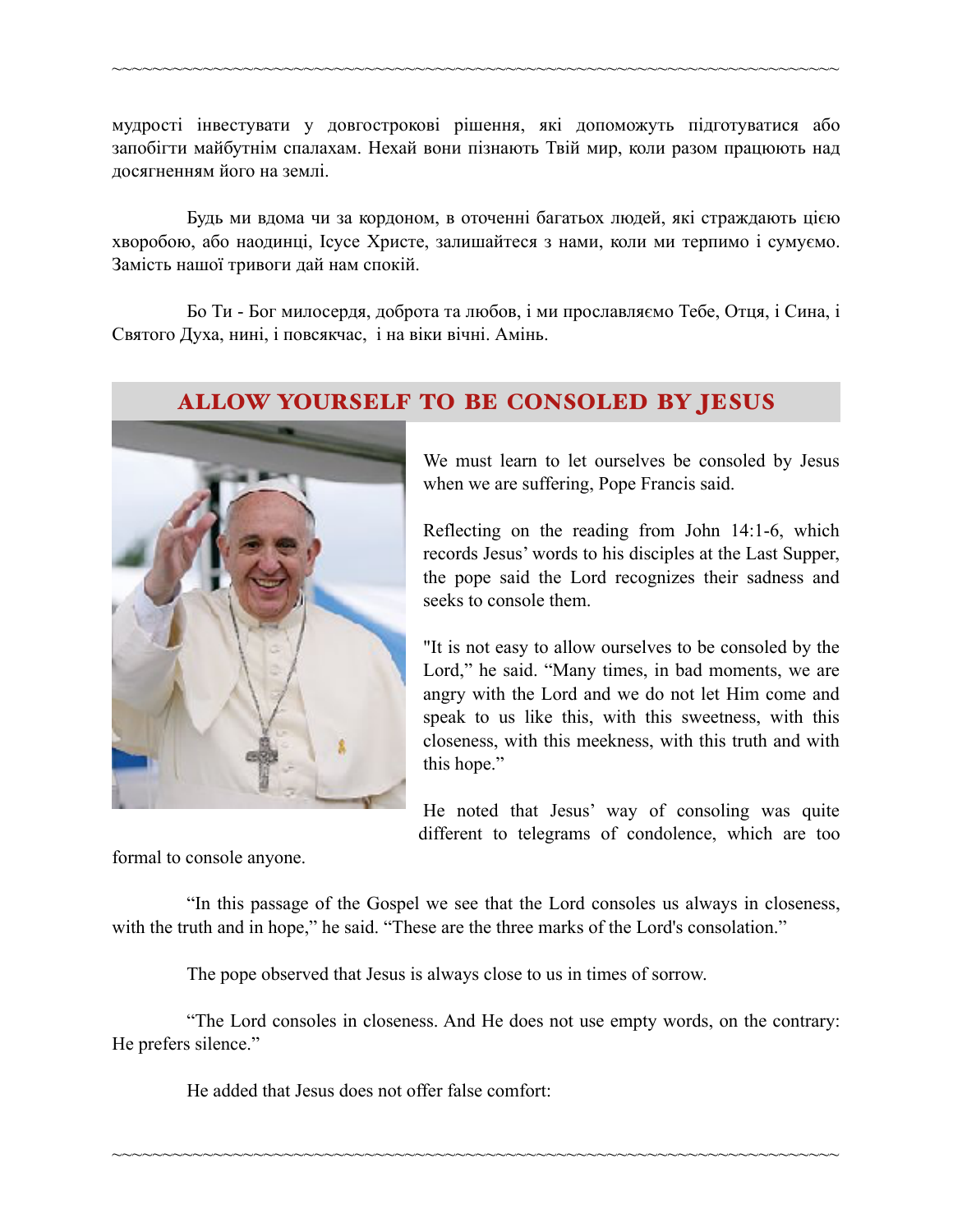"Jesus is true. He doesn't say formal things that are lies: 'No, don't worry, everything will pass, nothing will happen, it will pass, things will pass...' No, it won't. He is telling the truth. He doesn't hide the truth."

~~~~~~~~~~~~~~~~~~~~~~~~~~~~~~~~~~~~~~~~~~~~~~~~~~~~~~~~~~~~~~~~~~~~~~~~

The pope explained that Jesus' consolation always brings hope.

He said: "He will come and take us by the hand and carry us. He does not say: 'No, you will not suffer: it is nothing…' No. He says the truth: 'I am close to you, this is the truth: it is a bad time, of danger, of death. But do not let your heart be troubled, remain in that peace, that peace which is the basis of all consolation, because I will come and by the hand I will take you where I will be'."

The pope concluded: "We ask for the grace to learn to let ourselves be consoled by the Lord. The Lord's consolation is true, not deceiving. It is not anesthesia, no. But it is near, it is true and it opens the doors of hope to us."

#### [catholicnewsagency.com](http://catholicnewsagency.com)

### ВЛАДИКИ З УСЬОГО СВІТУ ЧЕРЕЗ ZOOM ПРИВІТАЛИ ГЛАВУ УГКЦ ІЗ **50**-РІЧЧЯМ



 Отець і Глава Української Церкви Блаженніший Святослав у день свого 50 ліття через ZOOM приймав привітання від членів Синоду УГКЦ з різних куточків земної кулі.

 Владика Борис Ґудзяк, митрополит Філадельфійський, вийшов на зв'язок зі США:

 – Ми цілий день за вас молимося в різних куточках світу, – сказав єпископ до

ювіляра. – Хочу підкреслити одну річ: вас Господь дуже любить, неймовірно любить. Кожен із нас мав сьогодні нагоду призадуматися над вашим життям, над народженням цього хлопця зі Стрия... Ця ваша дорога священничого покликання і пригоди в Аргентині, ваше блискуче отримання трьох дипломів і п'ять років у Римі... Роки служіння в семінарії, ваше викладання... До сьогодні студенти, які стали дорослими, вас пам'ятають як взірцевого богослова, який доступно, радісно, переконливо доносив до людей слово про Бога. Я вже не кажу про патріаршество, в якому є і революція, і ріст. Є Майдани, пандемія, війна, а також і багато радості та великого життя. Ми дякуємо Богові за ваше життя, Ваше Блаженство.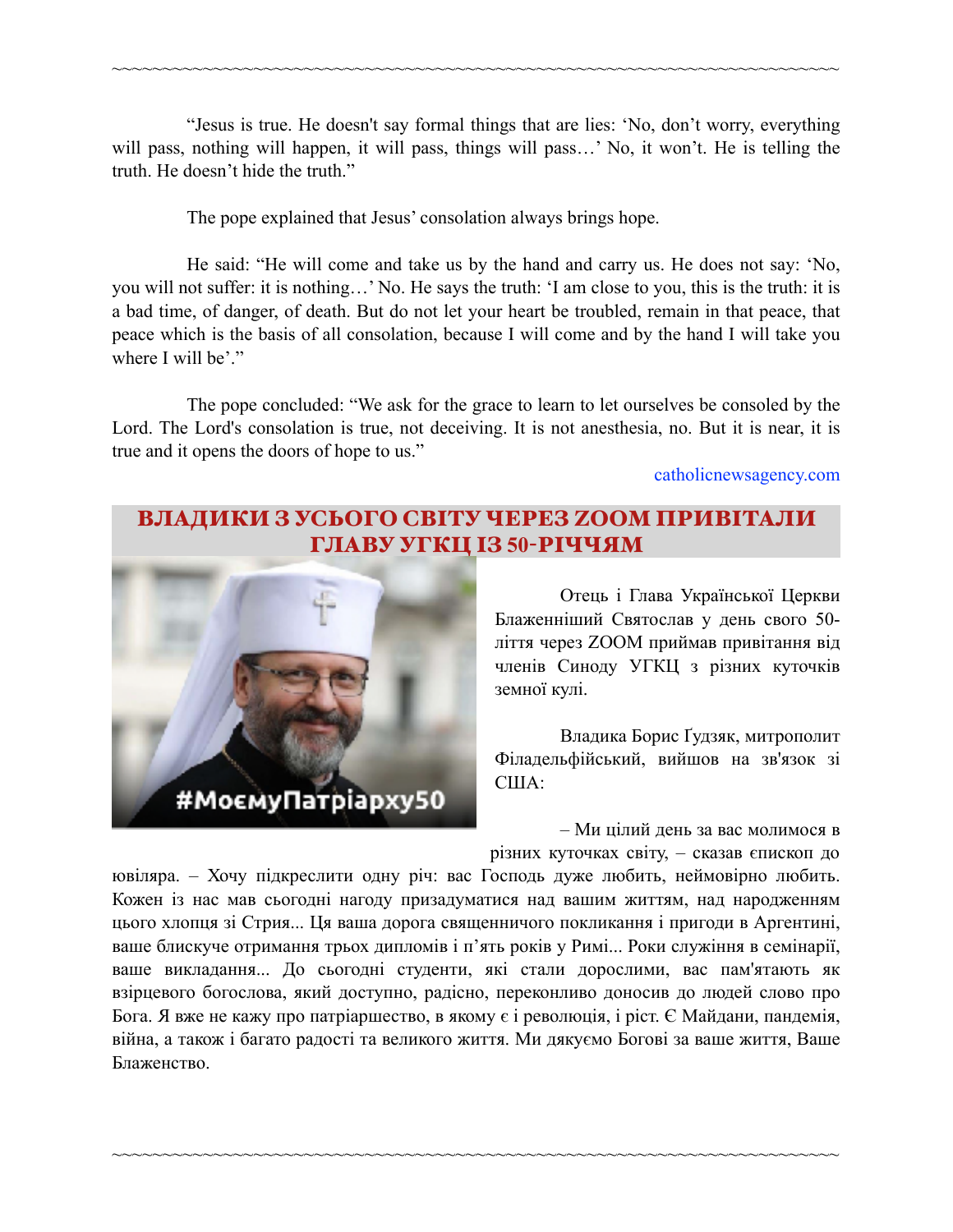

 Владика Борис побажав, аби ювіляр за будь-яких обставин відчував безмежну любов Бога Отця.

 – Аби ви і далі були Його вірним сином. Аби ви і далі в цьому образі зростали і з нами ділилися дарами Святого Духа, – додав він.

Владика Гліб Лончина привітав

ювіляра, перебуваючи в столиці Франції:

– Вітаємо вас і молимося за вас, аби Господь допоміг вам нести тягарі вашого служіння. Бажаємо, аби ви завжди мали духовні успіхи. Ми любимо вас.

~~~~~~~~~~~~~~~~~~~~~~~~~~~~~~~~~~~~~~~~~~~~~~~~~~~~~~~~~~~~~~~~~~~~~~~~

Владика Ігор Возьняк, митрополит Львівський, привітав Главу УГКЦ зі Львові від імені всіх владик з України. Побажав мудрості, здоров'я та подякував за служіння людям і Церкві.

Тоді свої привітання ювілярові висловили митрополити Василь Семенюк із Тернополя, Володимир Війтишин з Івано-Франківська, Євген Попович із Перемишля (Польща), Володимир Ковбич із Куритиби (Бразилія) та Лаврентій Гуцуляк із Вінніпегу (Канада).

Владика Богдан Дзюрах, Секретар Синоду Єпископів УГКЦ, запевнив Предстоятеля:

– Ми всі вас оточуємо любов'ю, молитвою і пошаною.

Владика згадав бабуню Блаженнішого Катерину, яка передавала йому віру і яка вчила життєвої мудрості.

– І тепер ви виконуєте для нас роль святого Петра в нашій помісній Церкві. Ми сьогодні радіємо, що можемо опертися на вас, Ваше Блаженство, на вашу мудрість, на ваш досвід, на вашу любов, на вашу віру. Молимося, щоби ваша віра не зменшувалася і щоб жодні випробування її не захитали, щоб Бог давав вам мудрість і проникливість розуму та серця. І дав вам велике серце огортати нас великою батьківською любов'ю.

Блаженніший Святослав подякував усім за привітання і побажав, аби всі разом мали можливість зібратися, коли окови адові коронавірусу впадуть.

~~~~~~~~~~~~~~~~~~~~~~~~~~~~~~~~~~~~~~~~~~~~~~~~~~~~~~~~~~~~~~~~~~~~~~~~

Усі синхронно онлайн заспівали «Христос воскрес».